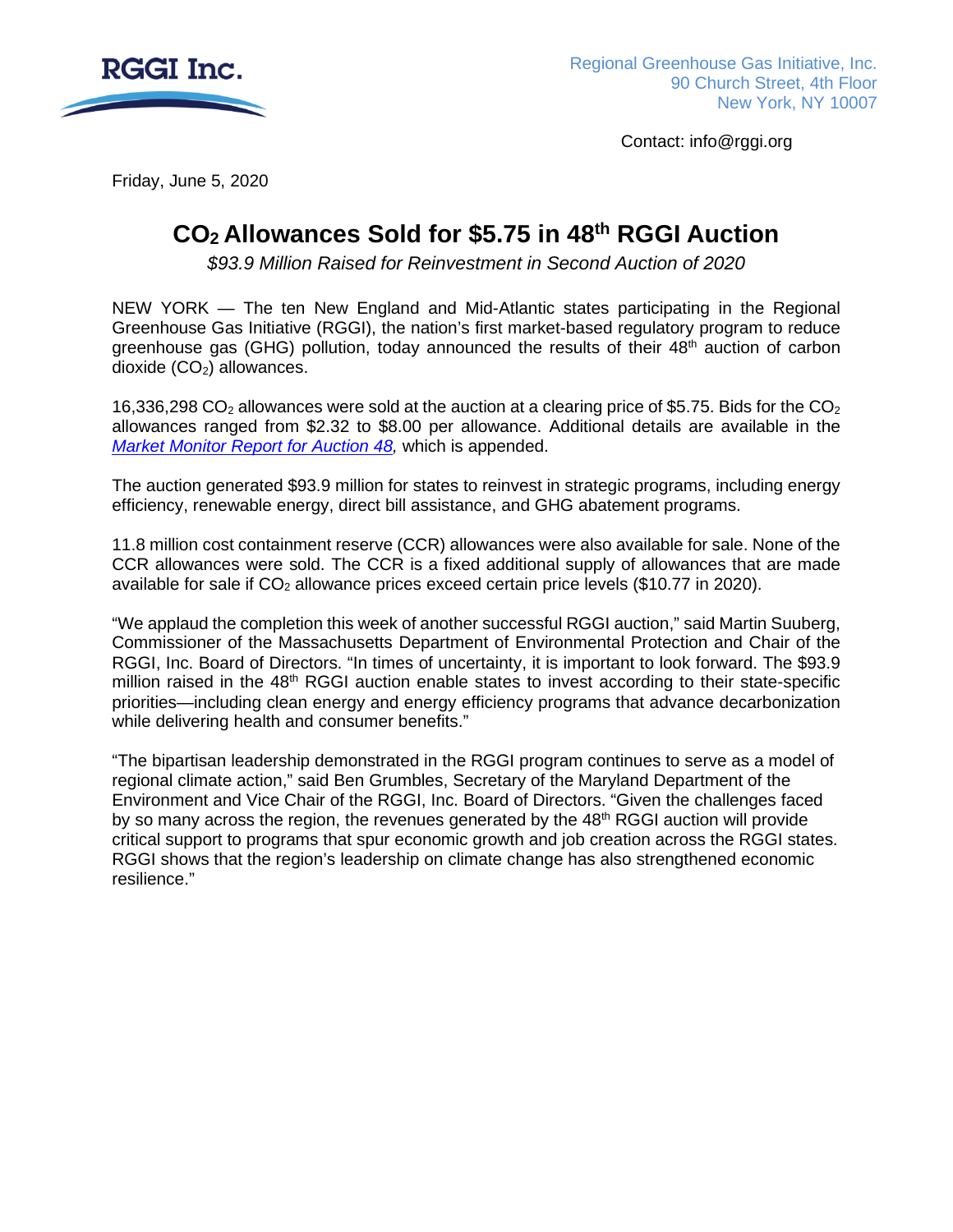| <b>Auction 48 Results At-A-Glance</b>                                                    |                    |  |
|------------------------------------------------------------------------------------------|--------------------|--|
| <b>Auction Date</b>                                                                      | June 3, 2020       |  |
| Allowances Offered for Sale                                                              | 16,336,298         |  |
| Allowances Sold                                                                          | 16,336,298         |  |
| Ratio of Bids to Supply                                                                  | 2.0x               |  |
| <b>Clearing Price</b>                                                                    | \$5.75             |  |
| Reserve Price                                                                            | \$2.32             |  |
| Proceeds from Auction 48                                                                 | \$93,933,713.50    |  |
| <b>Total Cumulative Proceeds (All Auctions)</b>                                          | \$3,544,728,465.04 |  |
| Number of Bidders in Auction 48                                                          | 35                 |  |
| Percent of Allowances Purchased by Compliance-<br><b>Oriented Entities in Auction 48</b> | 31%                |  |
| Percent of Allowances Purchased by Compliance<br>Entities in Auction 48                  | 62%                |  |
| Percent of Allowances Purchased by Compliance<br>Entities in Auctions 1 - 48             | 74%                |  |

More auction data is also available at: [https://www.rggi.org/auctions/auction-results.](https://www.rggi.org/auctions/auction-results) Market monitor reports are available at: [https://www.rggi.org/auctions/market-monitor-reports.](https://www.rggi.org/auctions/market-monitor-reports) To receive announcements relating to future auctions and other RGGI news, please join the RGGI, Inc. mailing list at [http://eepurl.com/h2lCM.](http://eepurl.com/h2lCM)

#### **About the Regional Greenhouse Gas Initiative (RGGI)**

The New England and Mid-Atlantic states participating in the fourth RGGI control period (Connecticut, Delaware, Maine, Maryland, Massachusetts, New Hampshire, New Jersey, New York, Rhode Island, and Vermont) have implemented the first mandatory market-based regulatory program in the U.S. to reduce greenhouse gas emissions. The 2020 RGGI cap is 96.2 million short tons. The RGGI states also include interim adjustments to the RGGI cap to account for banked CO<sub>2</sub> allowances. The 2020 RGGI adjusted cap is 74.3 million short tons.

RGGI is composed of individual CO2 budget trading programs in each state, based on each state's independent legal authority. A CO<sub>2</sub> allowance represents a limited authorization to emit one short ton of CO<sub>2</sub>, as issued by a respective state. A regulated power plant must hold CO<sub>2</sub> allowances equal to its emissions for each three-year control period. RGGI's fourth control period began on January 1, 2018 and extends through December 31, 2020. For more information, visi[t www.rggi.org.](https://rggi.sharepoint.com/Program/communications/StrategicCommunicationsMaterials/Press%20Releases%20and%20Statements/2020/Auction%2048/www.rggi.org)

#### **About the Regional Greenhouse Gas Initiative, Inc.**

The Regional Greenhouse Gas Initiative, Inc. (RGGI, Inc.) was created to provide technical and administrative services to the states participating in the Regional Greenhouse Gas Initiative. RGGI, Inc. is a 501(c)(3) nonprofit organization. For more information, visit[: www.rggi.org/rggi-inc/contact.](http://www.rggi.org/rggi-inc/contact)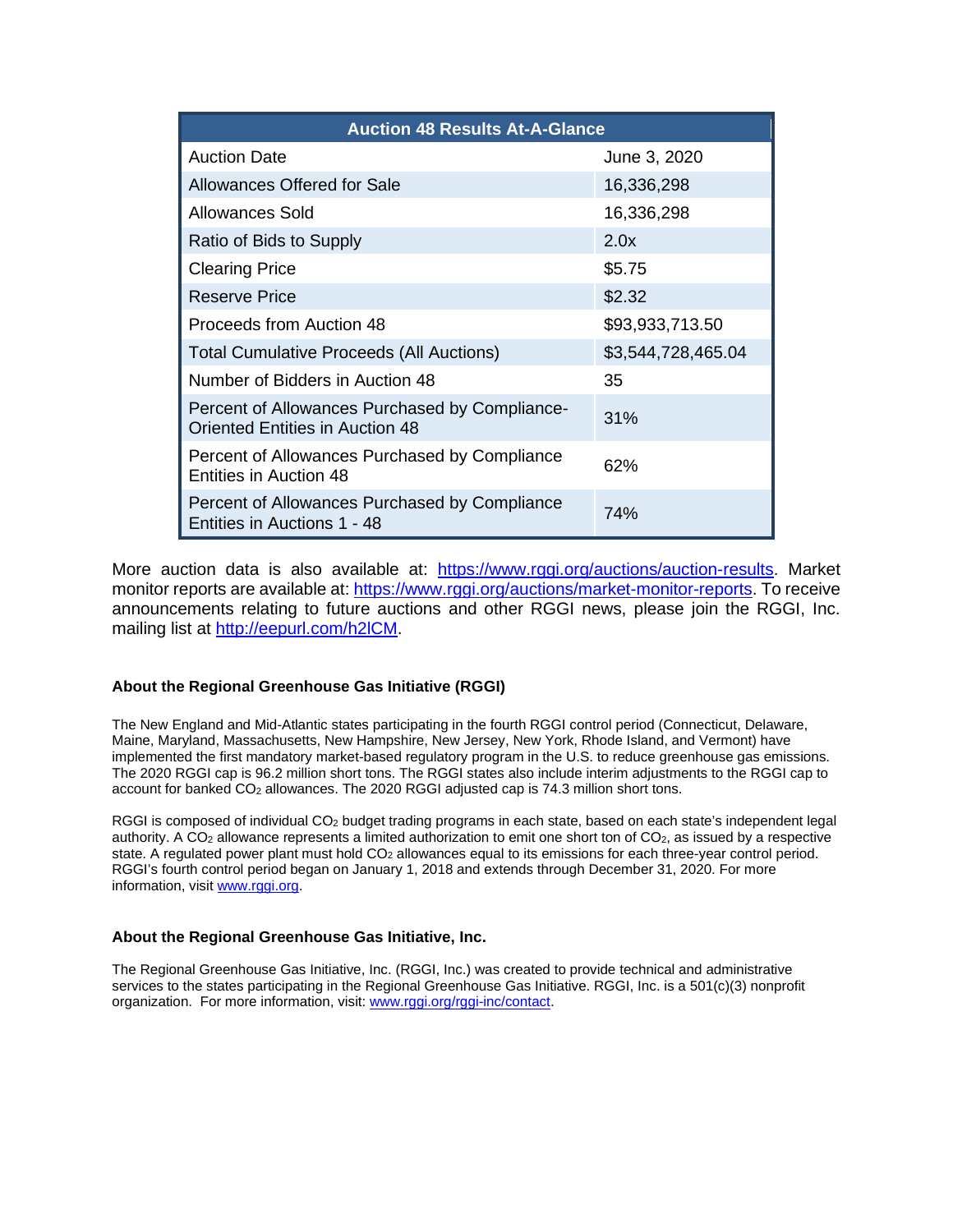

# **MARKET MONITOR REPORT FOR AUCTION 48**

**Prepared for:** 

**RGGI, Inc., on behalf of the RGGI Participating States**

**Prepared By:**



June 5, 2020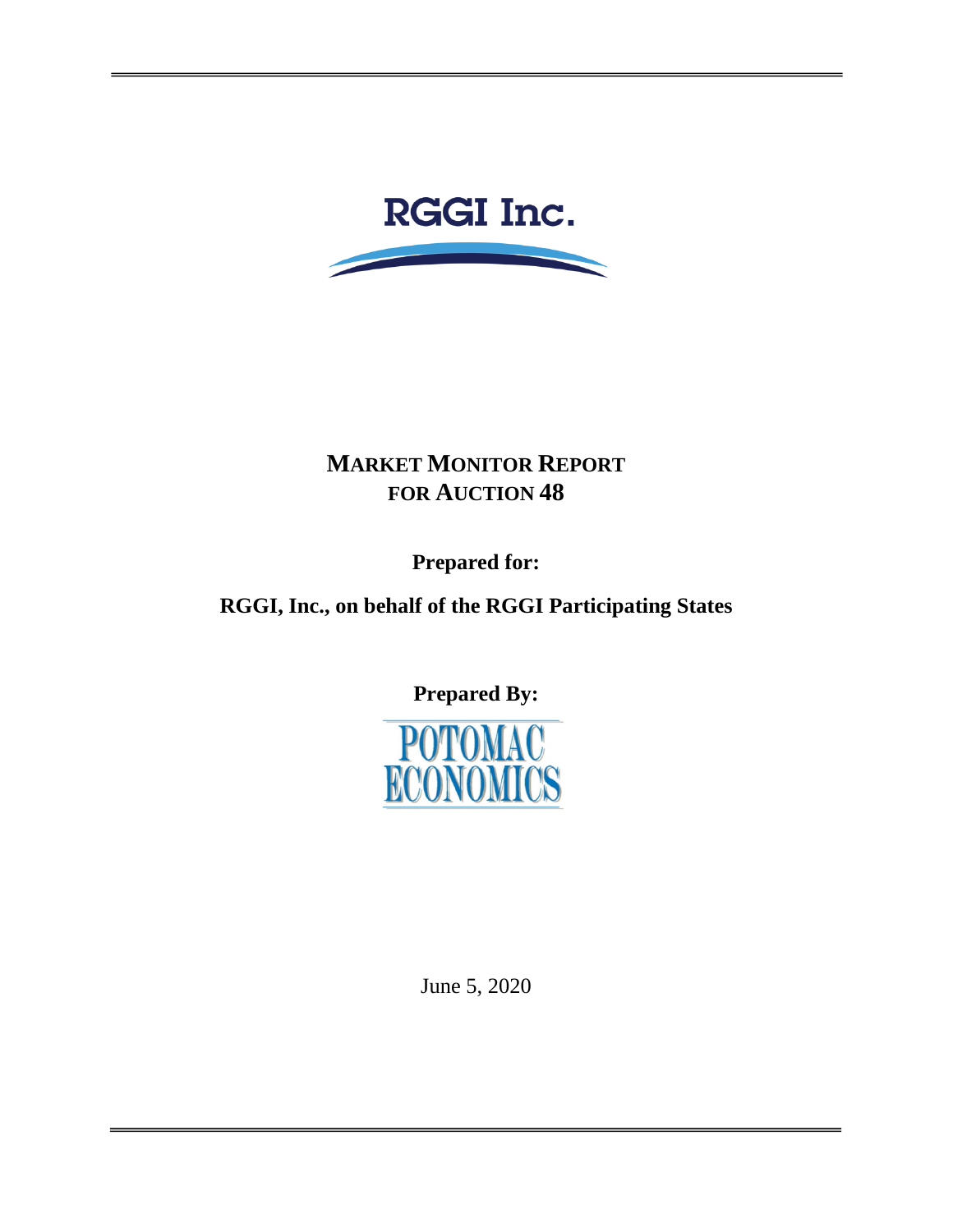

This report was prepared by Potomac Economics (the contractor) in the course of performing work contracted for and sponsored by RGGI, Inc. on behalf of states participating in RGGI (Connecticut, Delaware, Maine, Maryland, Massachusetts, New Hampshire, New Jersey, New York, Rhode Island, and Vermont). The opinions expressed in this report do not necessarily reflect those of RGGI, Inc. or any of the states participating in RGGI, and reference to any specific product, service, process, or method does not constitute an implied or expressed recommendation or endorsement of it. Further, RGGI, Inc., the states participating in RGGI, and the contractor make no warranties or representations, expressed or implied, as to the fitness for particular purpose or merchantability of any product, apparatus, or service, or the usefulness, completeness, or accuracy of any processes, methods, or other information contained, described, disclosed, or referred to in this report. RGGI, Inc., the states participating in RGGI, and the contractor make no representation that the use of any product, apparatus, process, method, or other information will not infringe privately owned rights and will assume no liability for any loss, injury, or damage resulting from, or occurring in connection with, the use of information contained, described, disclosed, or referred to in this report.

The Regional Greenhouse Gas Initiative (RGGI) is the first mandatory market-based regulatory program in the U.S. to reduce greenhouse gas emissions. RGGI is a cooperative effort of New England and Mid-Atlantic states to reduce emissions of carbon dioxide  $(CO<sub>2</sub>)$  from the power sector.

RGGI, Inc. is a non-profit corporation created to provide technical and administrative services to the states participating in the Regional Greenhouse Gas Initiative.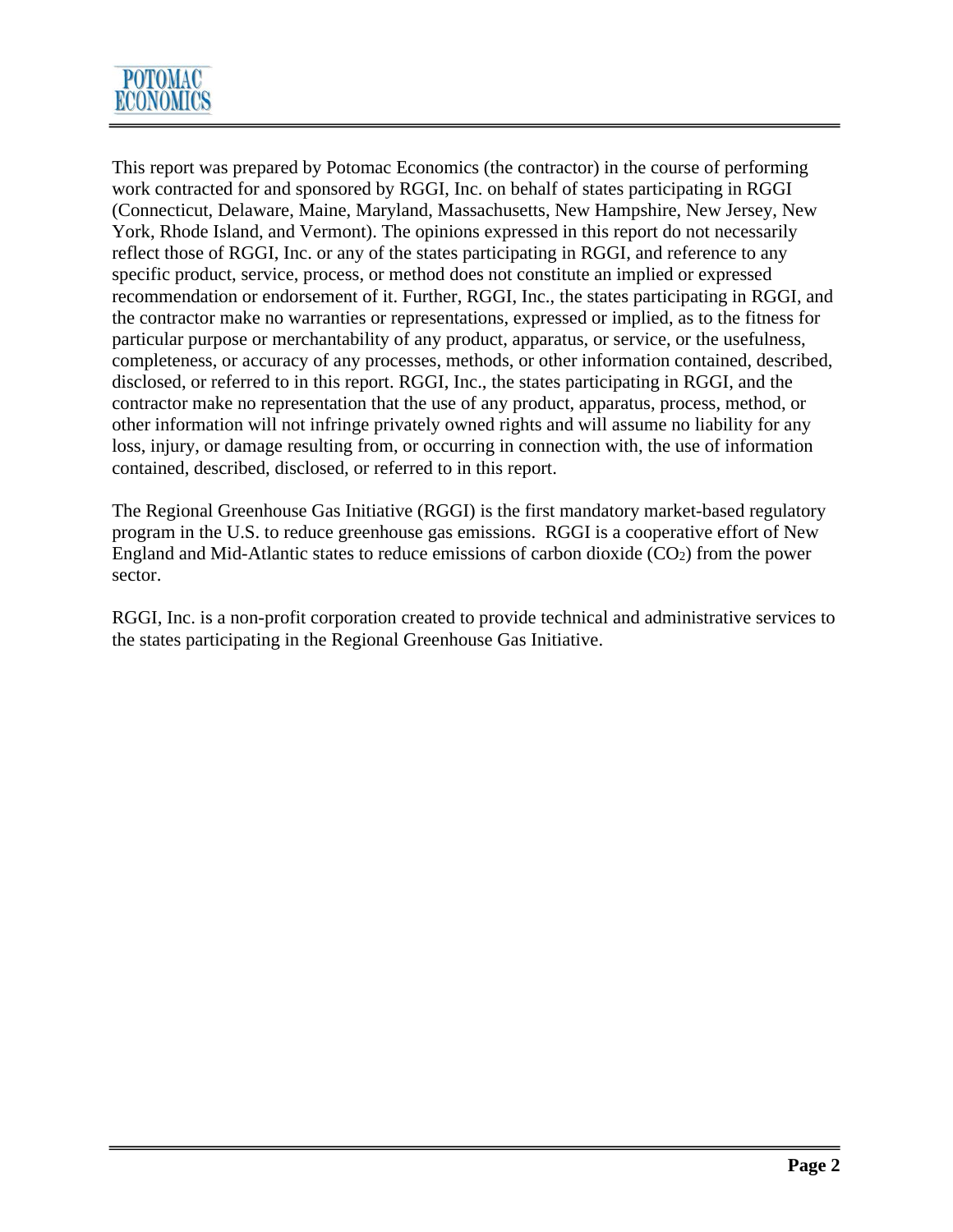

### **MARKET MONITOR REPORT FOR AUCTION 48**

As the Market Monitor for the RGGI CO<sub>2</sub> allowance market, Potomac Economics monitors the conduct of market participants in the auctions and in the secondary market to identify indications of market manipulation or collusion. We also review the administration of the allowance auctions by Enel X. This report summarizes our findings regarding RGGI Auction 48, which was held on June 3, 2020.

We observed the auction as it occurred and have completed our review and analysis of its results. Based on our review of bids in the auction, we find no material evidence of collusion or manipulation by bidders.

Thirty-five bidders participated in the offering of  $CO<sub>2</sub>$  allowances. Bids were submitted to purchase 2.0 times the available supply of allowances, resulting in a clearing price of \$5.75 per ton. Compliance-Oriented Entities purchased 31 percent of the allowances in the offering. There was no indication of barriers to participation in the auction.

Based on our review of the administration of the market, we found that:

- The auction was administered in a fair and transparent manner in accordance with the noticed auction procedures and limitations.
- The auction results were consistent with the market rules and the bids received.
- Sensitive information was treated appropriately by the auction administrator.
- There were no indications of issues with the auction platform such as hardware or software problems, communications issues, or security breaches.

In summary, the results of our monitoring of RGGI Auction 48 raise no material concerns regarding the auction process, barriers to participation in the auction, or the competitiveness of the auction results. The appendix provides additional information about the market for RGGI CO<sub>2</sub> allowances and outcomes of the auction.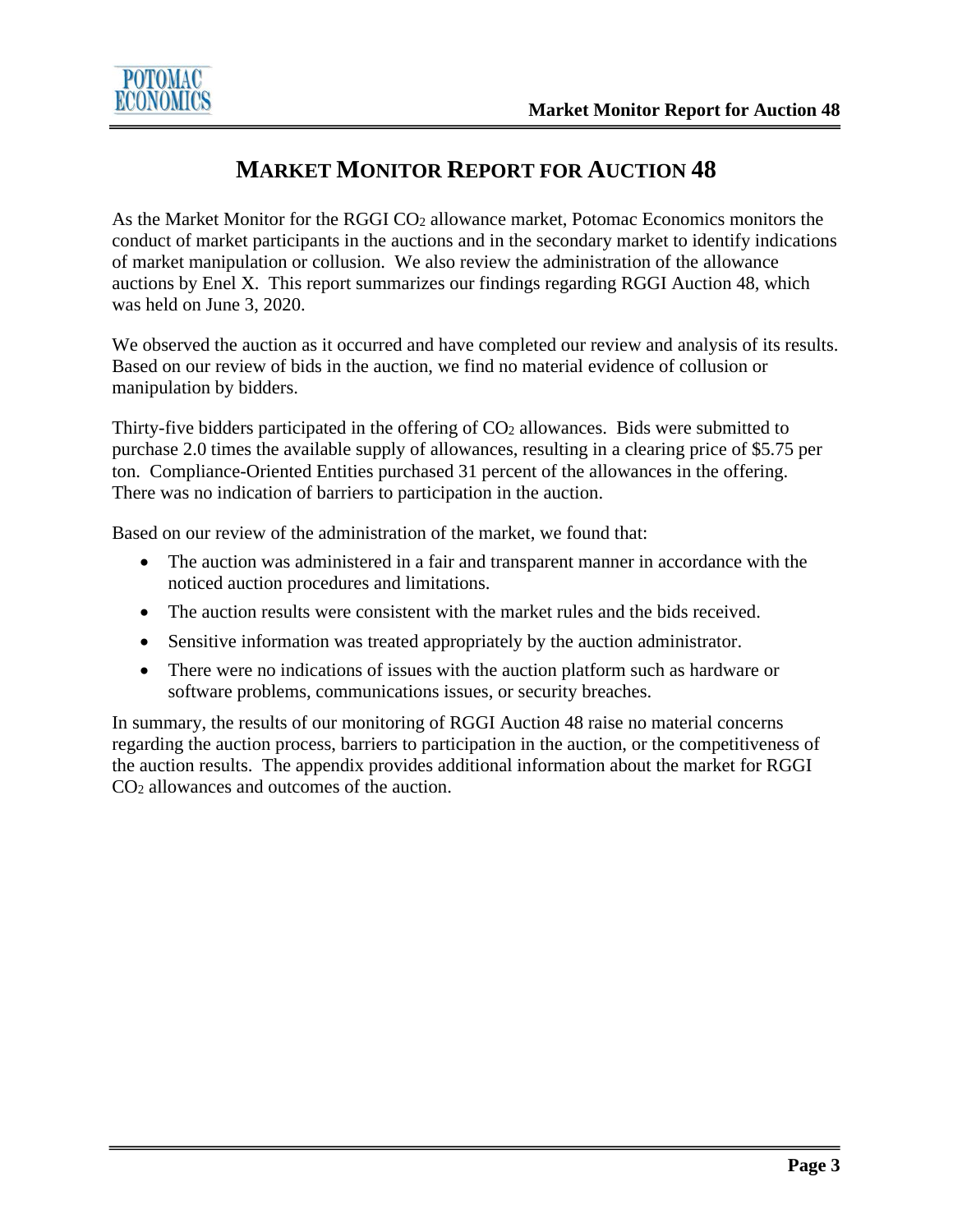

## **APPENDIX**

#### **A. DISPERSION OF PROJECTED DEMAND**

*The wide dispersion of projected demand for RGGI allowances across compliance entities facilitates the competitive performance of the auction.*

The demand for  $CO<sub>2</sub>$  allowances is based on the requirement for each compliance entity in the RGGI footprint to obtain one  $CO<sub>2</sub>$  allowance for each short ton of  $CO<sub>2</sub>$  that it emits from the sale of electricity. The following figure shows the relative shares of projected demand for RGGI allowances by compliance entity. The largest compliance entity represents only 12 percent of the total projected demand for allowances. Nearly half of the projected demand is composed of entities that each account for less than 4 percent of the total demand. Participation by a large number of entities facilitates the competitive performance of the auction.



### **Figure 1: Projected Demand for RGGI Allowances Shares by Compliance Entity**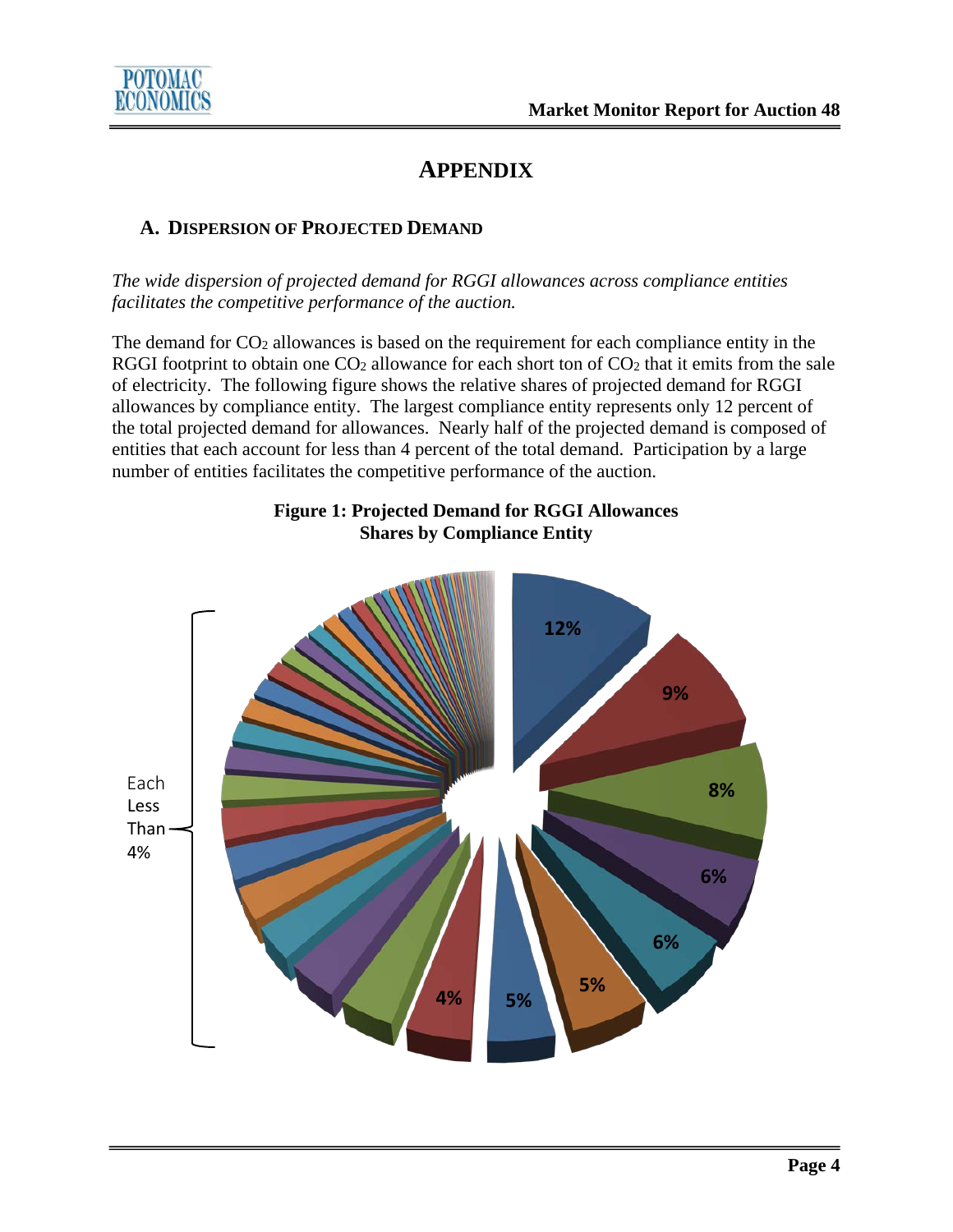

### **B. SUMMARY OF PURCHASES OF ALLOWANCES IN AUCTION 48**

*Awards were distributed across 31 bidders with five bidders purchasing one million tons or more and 13 bidders purchasing 200,000 tons or more.*

This report summarizes participation in Auction 48. Participation in the RGGI market involves many different firms with various interests in RGGI allowances. Some participate in order to satisfy compliance obligations, others have investment interests, and still others participate for both purposes. To more effectively track the activity of different participants, we use several classifications for participant firms. Figure 2 summarizes the relationship between these classifications.



**Figure 2: Classifications of Participant Firms in the RGGI Marketplace**

- *Compliance-Oriented Entities* are compliance entities that appear to acquire and hold allowances primarily to satisfy their compliance obligations.
- *Investors with Compliance Obligations* are firms that have compliance obligations but which hold a number of allowances that exceeds their estimated compliance obligations by a margin suggesting they also buy for re-sale or some other investment purpose. These firms often transfer significant quantities of allowances to unaffiliated firms.<sup>[1](#page-6-0)</sup>

<span id="page-6-0"></span><sup>1</sup> The assessment of whether a compliance entity holds a number of allowances that exceeds its compliance obligations by a margin that suggests they are also buying for re-sale or some other investment purpose is based on: (a) the entity's forecasted share of the total compliance obligations for the entire RGGI footprint through 2026, (b) the total number of allowances in circulation, and (c) consideration of the pattern of the entity's allowance transfers to unaffiliated firms versus affiliated firms. Since the designation of a compliance entity as an investor is based on a review of its transactions and holdings, the designation of a particular firm may change over time as more information becomes available.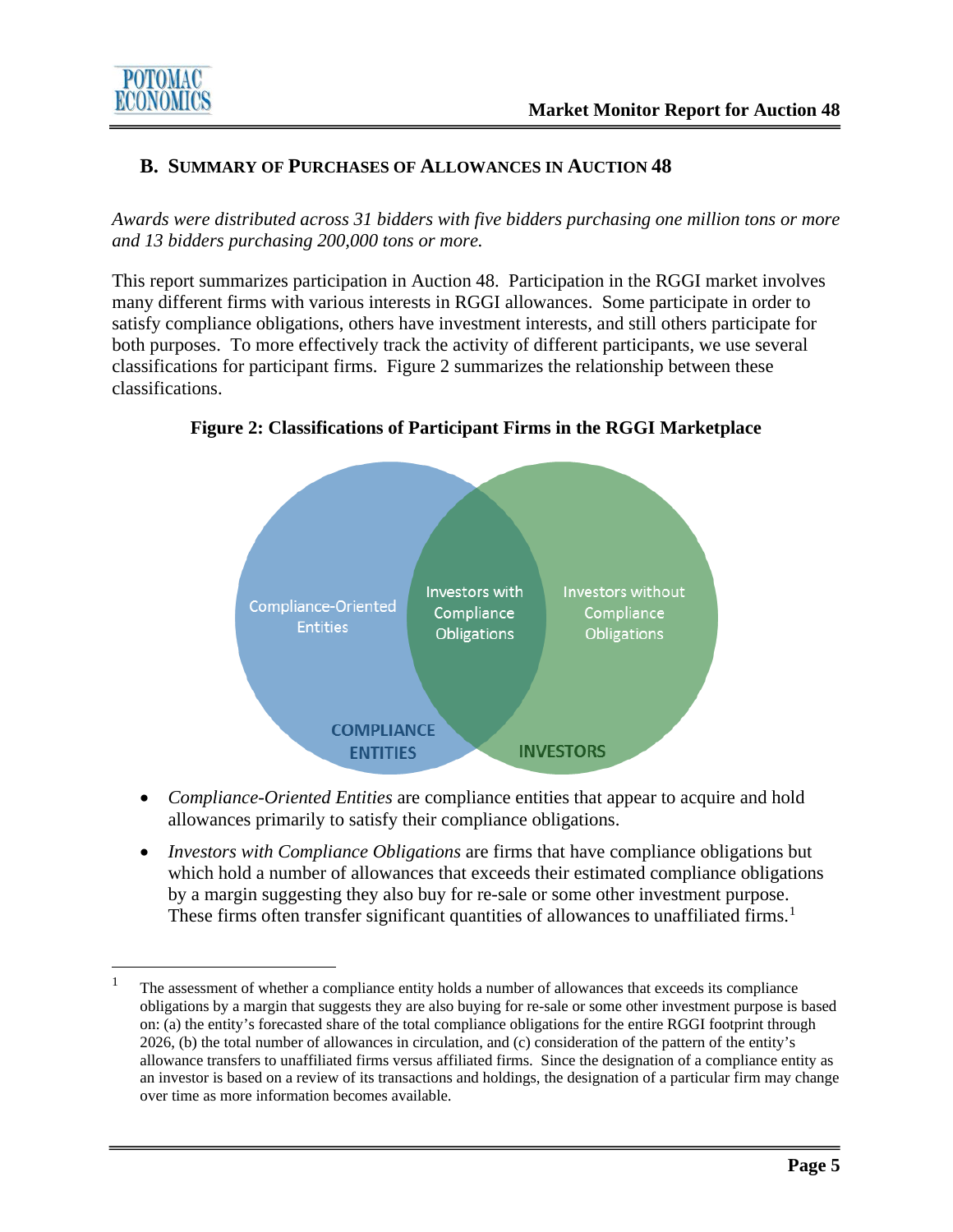

• *Investors without Compliance Obligations* are firms without any compliance obligations.

These three categories form the basis for two overlapping groups.

- *Compliance Entities* All firms with compliance obligations<sup>[2](#page-7-0)</sup> and their affiliates.<sup>[3](#page-7-1)</sup> Combines the first and second of the above categories.
- *Investors* All firms which are assessed to be purchasing for investment rather than compliance purposes. Combines the second and third of the above categories.

In Auction 48, Compliance Entities purchased 62 percent of the allowances sold. In the first 48 RGGI auctions, Compliance Entities purchased 74 percent of the allowances sold. In Auction 48, Compliance-Oriented Entities purchased 31 percent of the allowances sold.

After settlement of allowances sold in Auction 48:

- Forty-seven percent of the allowances in circulation will be held by Compliance-Oriented Entities.
- Fifty-three percent of the allowances in circulation are believed to be held for compliance purposes. The number of allowances that are believed to be held for compliance purposes includes 100 percent of the allowances held by Compliance-Oriented Entities and a portion of allowances held by Investors with Compliance Obligations.

The following table shows the quantity of allowances purchased by each bidder. The identity of each bidder is masked, and the bidders are ranked according to the amount of allowances awarded, from largest to smallest.

<span id="page-7-0"></span><sup>&</sup>lt;sup>2</sup> The Virginia governor recently signed legislation providing for Virginia to participate in RGGI beginning January 2021. Since this occurred, firms owning budget sources in Virginia are treated as compliance entities in our reports.

<span id="page-7-1"></span> $3$  Affiliates are firms that: (i) have a parent-subsidiary relationship with a compliance entity, (ii) are subsidiaries of a parent company that has a large interest in a compliance entity, (iii) have substantial control over the operation of a budget source and/or responsibility for acquiring RGGI allowances to satisfy its compliance obligations.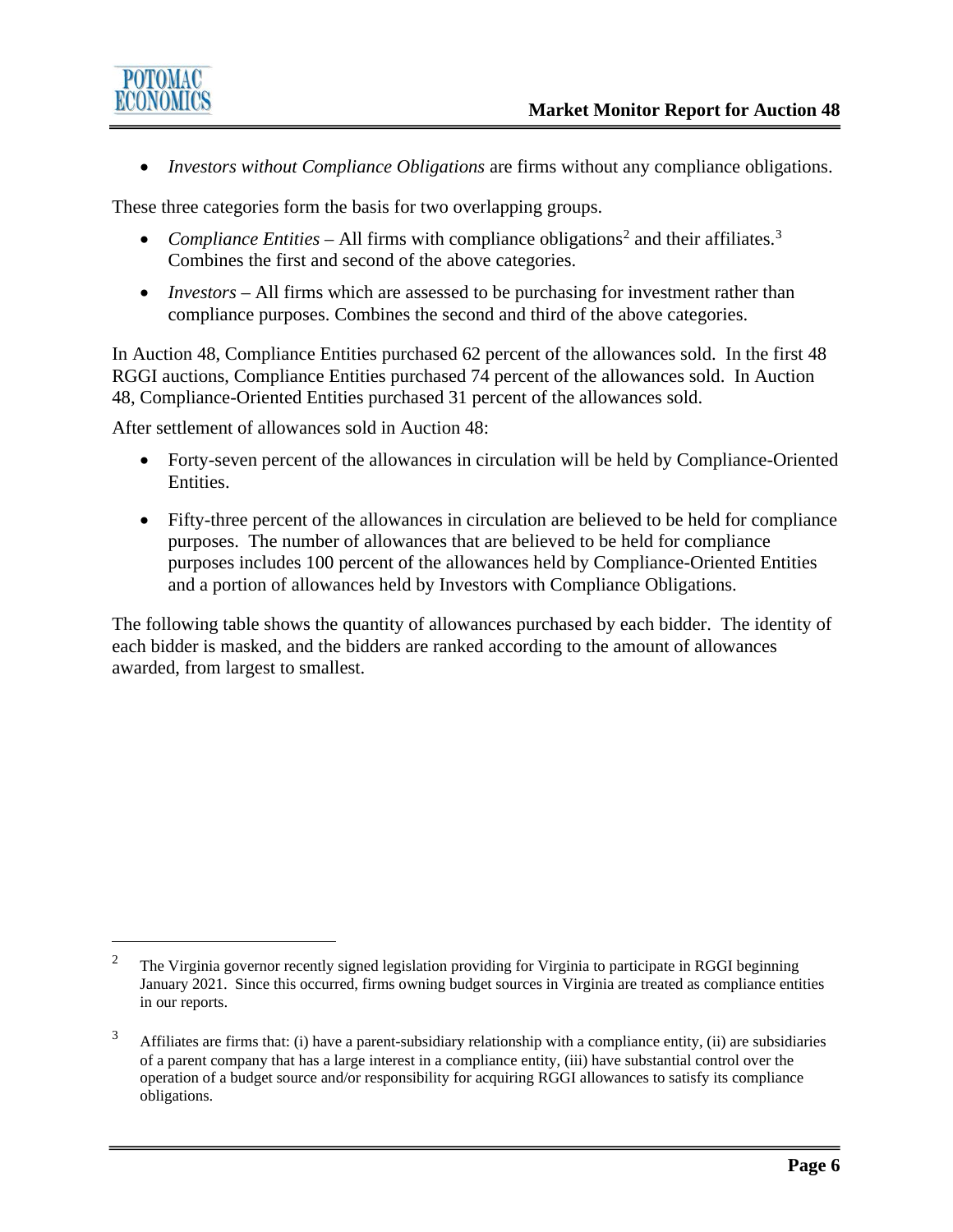| <b>Number of Allowances</b> |                |
|-----------------------------|----------------|
| <b>Bidder</b>               | <b>Awarded</b> |
| <b>Bidder 1</b>             | 4,000,000      |
| <b>Bidder 2</b>             | 2,551,298      |
| <b>Bidder 3</b>             | 2,500,000      |
| <b>Bidder 4</b>             | 1,100,000      |
| <b>Bidder 5</b>             | 1,000,000      |
| <b>Bidder 6</b>             | 750,000        |
| <b>Bidder 7</b>             | 600,000        |
| <b>Bidder 8</b>             | 600,000        |
| <b>Bidder 9</b>             | 550,000        |
| <b>Bidder 10</b>            | 380,000        |
| <b>Bidder 11</b>            | 326,000        |
| <b>Bidder 12</b>            | 300,000        |
| <b>Bidder 13</b>            | 275,000        |
| <b>Bidder 14</b>            | 198,000        |
| <b>Bidder 15</b>            | 166,000        |
| <b>Bidder 16</b>            | 166,000        |
| <b>Bidder 17</b>            | 150,000        |
| <b>Bidder 18</b>            | 147,000        |
| <b>Bidder 19</b>            | 132,000        |
| <b>Bidder 20</b>            | 132,000        |
| <b>Bidder 21</b>            | 70,000         |
| <b>Bidder 22</b>            | 70,000         |
| <b>Bidder 23</b>            | 50,000         |
| <b>Bidder 24</b>            | 50,000         |
| <b>Bidder 25</b>            | 20,000         |
| <b>Bidder 26</b>            | 17,000         |
| <b>Bidder 27</b>            | 15,000         |
| <b>Bidder 28</b>            | 10,000         |
| <b>Bidder 29</b>            | 5,000          |
| <b>Bidder 30</b>            | 5,000          |
| <b>Bidder 31</b>            | 1,000          |

## **Table 1: Quantity of Allowances Awarded by Bidder**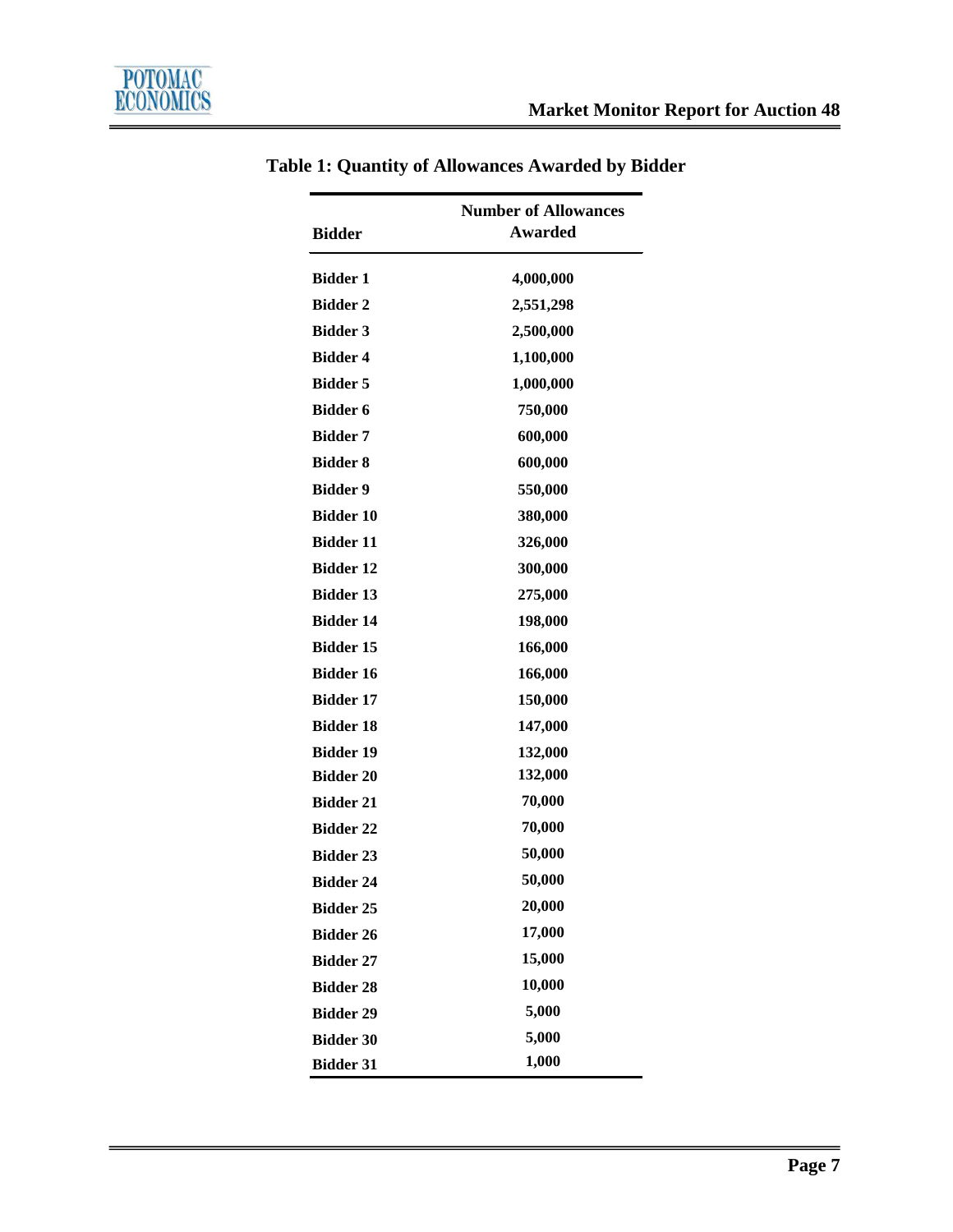

#### **C. DISPERSION OF BIDS IN AUCTION 48**

*Bids were submitted by 25 Compliance-Oriented Entities and ten Investors. In our review of the bids and the qualification process, we found no material evidence of anti-competitive conduct or inappropriate barriers to participation.*

The following figure summarizes the quantity of allowances for which bids were submitted by each bidder. Four Compliance-Oriented Entities and five Investors submitted bids for a large quantity of allowances (i.e., at least 1 million tons). Overall, Compliance-Oriented Entities accounted for 38 percent of the quantity of allowances for which bids were submitted. The quantity of allowances for which bids were submitted was 2.0 times the Initial Offering. In the previous auction, the quantity of allowances for which bids were submitted was 2.7 times the Initial Offering.

The bid quantities were widely distributed among the 35 bidders. The concentration of bids, using the Herfindahl-Hirschman Index ("HHI"), was relatively low at 832 and somewhat higher than in recent auctions. The HHI is a standard measure of concentration calculated by squaring each entity's percent share and then summing the squares across all entities (i.e., the index ranges from 0 to 10,000).



#### **Figure 3: Quantity of Bids Submitted by Entity By Type of Entity and Quantity Bid**

**Quantity of Bids Submitted (in Thousands of Tons)**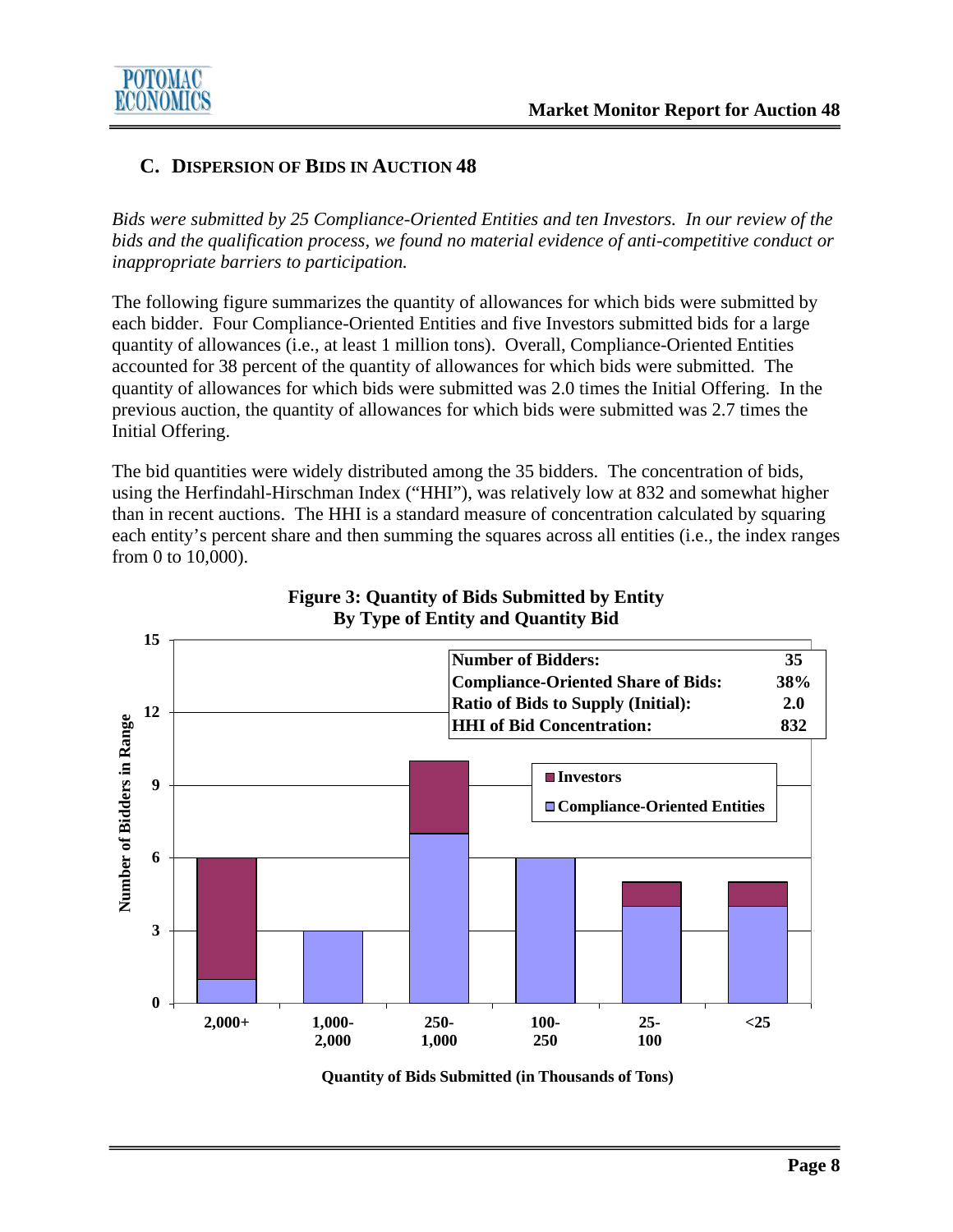### **D. SUMMARY OF BID PRICES IN AUCTION 48**

*Bids were submitted across a wide range of prices in the auction and the clearing price of \$5.75 was relatively consistent with average bid prices submitted.* 

The following table reports several statistics regarding the bid prices for bids submitted in Auction 48. The median and mean bid prices are weighted by the quantity of each bid.

| <b>Bid Prices:</b>      |        |
|-------------------------|--------|
| Minimum                 | \$2.32 |
| <b>Maximum</b>          | \$8.00 |
| <b>Average (Median)</b> | \$5.75 |
| <b>Average (Mean)</b>   | \$5.34 |
| <b>Clearing Price:</b>  | \$5.75 |